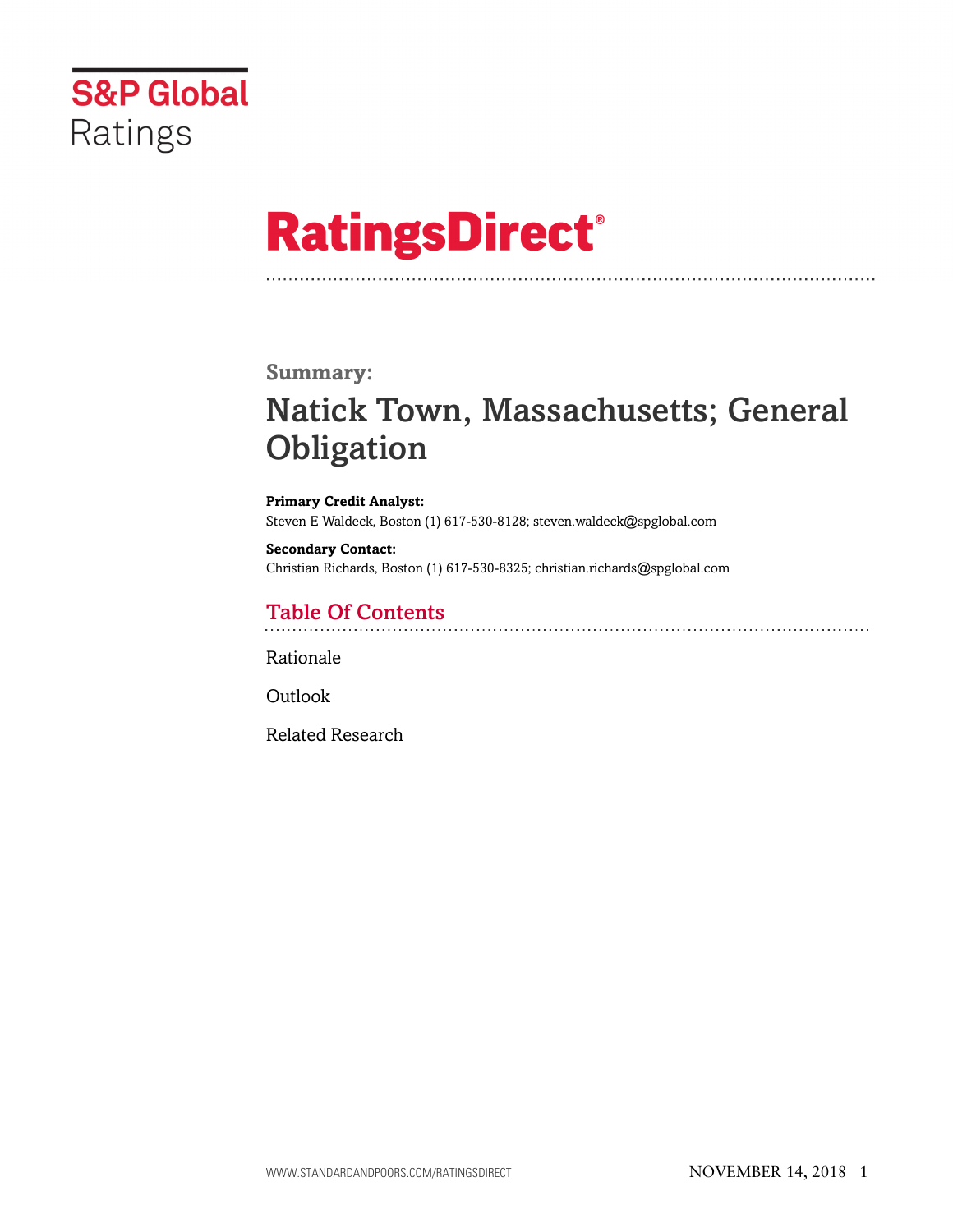# **Summary:** Natick Town, Massachusetts; General Obligation

| <b>Credit Profile</b>                                       |            |          |
|-------------------------------------------------------------|------------|----------|
| US\$92.32 mil GO mun purp loan bnds ser 2018 due 09/01/2038 |            |          |
| Long Term Rating                                            | AAA/Stable | New      |
| Town of Natick GO                                           |            |          |
| Long Term Rating                                            | AAA/Stable | Affirmed |
| Town of Natick GO mun purp In of bnds                       |            |          |
| Long Term Rating                                            | AAA/Stable | Affirmed |

## Rationale

S&P Global Ratings assigned its 'AAA' rating and stable outlook to Natick, Mass.' series 2018 general obligation (GO) municipal-purpose loan bonds and affirmed its 'AAA' rating, with a stable outlook, on the town's existing GO debt.

We rate Natick higher than the sovereign because we believe the town can maintain better credit characteristics than the nation in a stress scenario due to its predominantly locally derived revenue base and our view that pledged revenue supporting bond debt service is at limited risk of negative sovereign intervention. In 2017, local property taxes generated 73% of general fund revenue, demonstrating a lack of dependence on central government revenue. (For further information, please see our criteria, titled "Ratings Above The Sovereign: Corporate And Government Ratings—Methodology And Assumptions," published Nov. 19, 2013, on RatingsDirect.)

Officials intend to use series 2018 bond proceeds, totaling approximately \$92 million, to finance existing bond anticipation notes of \$7.4 million permanently and fund various projects townwide.

The town's full-faith-and-credit pledge, subject to Proposition 2 1/2 limitations, secures the GO debt. Despite commonwealth levy-limit laws, we did not make a rating distinction between Natick's limited-tax-GO pledge and general creditworthiness because our analysis of its financial and economic conditions already includes the tax limitation imposed on its revenue-raising ability.

The rating reflects our opinion of Natick's extremely strong property tax base that continues to grow within the Boston metropolitan statistical area (MSA), supporting continued positive budgetary performance that has led to improved reserves. The town has a manageable debt profile, in our view, with no significant debt plans. We think Natick's long-term liabilities will likely remain a credit risk due to low funding ratios for its pension plan and other postemployment benefits (OPEB).

Additional rating factors include our opinion of Natick's:

- Very strong economy, with access to a broad and diverse MSA;
- Very strong management, with strong financial policies and practices under our Financial Management Assessment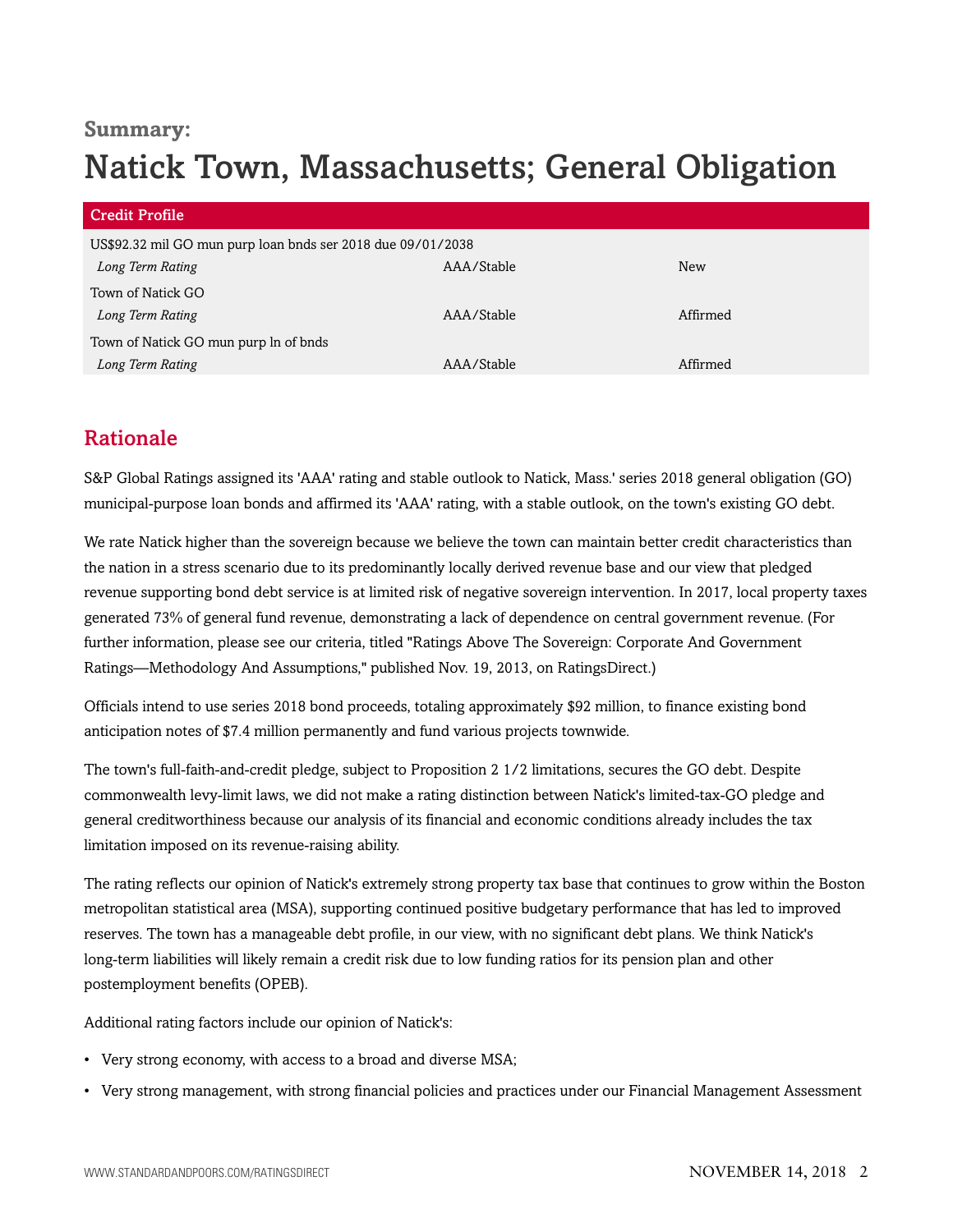(FMA) methodology;

- Strong budgetary performance, with an operating surplus in the general fund and breakeven operating results at the total governmental-fund level in fiscal 2017;
- Very strong budgetary flexibility, with available fund balance in fiscal 2017 of 24% of operating expenditures;
- Very strong liquidity, with total government available cash at 30% of total governmental-fund expenditures and 5.1x governmental debt service, and access to external liquidity we consider strong;
- Adequate debt-and-contingent-liability position, with debt service carrying charges at 5.9% of expenditures and net direct debt that is 99.7% of total governmental-fund revenue, as well as low overall net debt at less than 3% of market value, but a large pension and OPEB obligation; and
- Strong institutional framework score.

#### Very strong economy

We consider Natick's economy very strong. The town, with an estimated population of 36,402, is in Middlesex County in the Boston-Cambridge-Newton MSA, which we consider broad and diverse. The town has a projected per capita effective buying income of 178% of the national level and per capita market value of \$226,059. Overall, market value has grown by 6.8% during the past year to \$8.2 billion in fiscal 2018. The county unemployment rate was  $3\%$  in 2017.

The primarily residential Natick is approximately 18 miles from Boston in the Greater Boston area. The town's established local economy has experienced steady growth over the years. The tax base is 77.6% residential and 20% commercial and industrial. Assessed value (AV) is \$8.2 billion in fiscal 2018, and officials are projecting AV will continue to grow. Mathworks, which operates MATLAB, is the town's leading employer and a software developer that has recently expanded its Lakeside campus; the company expects to add an estimated 700-1,000 jobs over time. Natick commits to targeted and sustainable economic development to ensure the future of its strong commercial and industrial tax base.

#### Very strong management

We view the town's management as very strong, with strong financial policies and practices under our FMA methodology, indicating financial practices are strong, well embedded, and likely sustainable.

Highlights include management's:

- Conservative budgeting,
- Strong budgetary monitoring, and
- Long-term financial and capital plans.

Management submits quarterly reports on budget-to-actual results to the board of selectmen with adjustments made when needed. The town performs a five-year forecast for all long-term financial needs. Management maintains a five-year capital improvement plan that it updates semiannually and that identifies funding sources for each project. The town has adopted commonwealth guidelines for its investment policy. Management provides the board with quarterly treasurer's reports on holdings through an annual audit.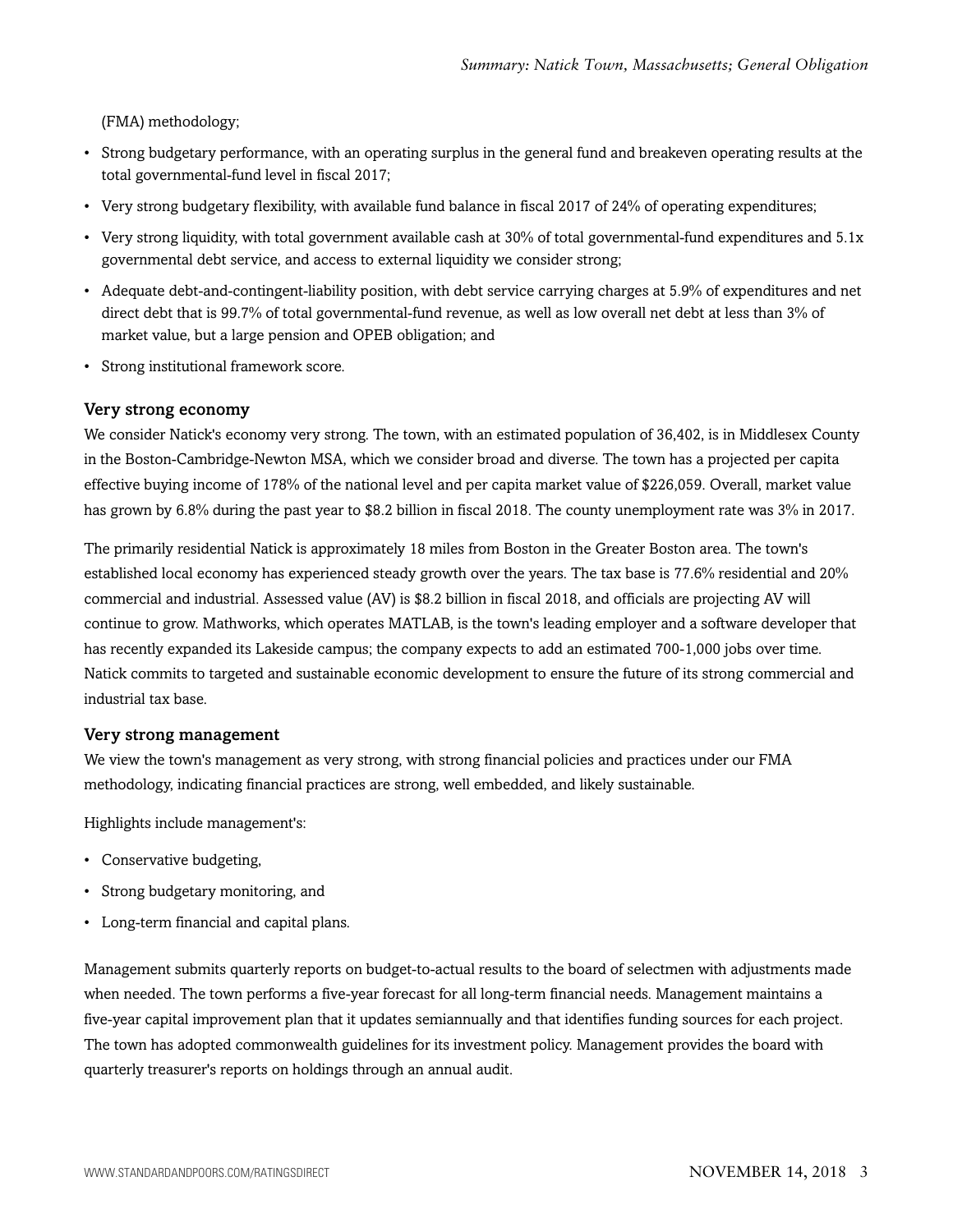Natick maintains its own formal debt and reserve policies under its financial-management principles. The reserve policy calls for maintaining a minimum general-stabilization-fund balance at 2% of revenue with a target of 5%.

#### Strong budgetary performance

Natick's budgetary performance is strong, in our opinion. The town had surplus operating results in the general fund of 4.6% of expenditures and balanced results across all governmental funds of 0.2% of expenditures in fiscal 2017. General fund operating results have been stable during the past three fiscal years, with 3.2% of expenditures in fiscal 2016 and 3% in fiscal 2015.

We adjusted fiscal 2017 audited general fund and total governmental-funds operating results for recurring and one-time transfers and bond proceed usage. In fiscal 2017, revenue exceeded budgeted expectations for new taxable growth, coupled with motor-vehicle-excise-tax and building permit revenue.

Management is projecting a surplus at fiscal year-end 2018 in-line with previous years due to increased revenue and strong collections. The adopted fiscal 2019 budget totals \$161.3 million, a 4.6% increase over fiscal 2018. We expect budgetary performance will likely remain strong due to historical performance and consistently conservative budgeting.

#### Very strong budgetary flexibility

Natick's budgetary flexibility is very strong, in our view, with available fund balance in fiscal 2017 of 24% of operating expenditures, or \$34.2 million.

Available funds include assigned, unassigned fund balances and a variety of stabilization funds within and outside the general fund that management could make available for general operations. The town expects to maintain, if not grow, available reserves and refrain from using stabilization funds. With conservative financial practices and practical reserve maintenance, we think budgetary flexibility will likely remain very strong.

#### Very strong liquidity

In our opinion, Natick's liquidity is very strong, with total government available cash at 30% of total governmental-fund expenditures and 5.1x governmental debt service in fiscal 2017. In our view, the town has strong access to external liquidity if necessary.

Natick regularly accesses the bond market by frequently issuing debt, demonstrating its strong access to external liquidity. We also believe Natick's liquidity profile is conservative with no high exposure to refinancing risk, debt, or other potential obligations that could pose liquidity risk. Therefore, we expect liquidity will likely remain very strong during the next two fiscal years.

#### Adequate debt-and-contingent-liability profile

In our view, Natick's debt-and-contingent-liability profile is adequate. Total governmental-fund debt service is 5.9% of total governmental-fund expenditures, and net direct debt is 99.7% of total governmental-fund revenue. Overall net debt is low at 2.1% of market value, which is, in our view, a positive credit factor.

Subsequent to this issue, Natick will have \$174 million of direct debt outstanding. Within the next two years to three years, officials currently plan to issue between \$4 million and \$5 million of additional debt for projects; while we have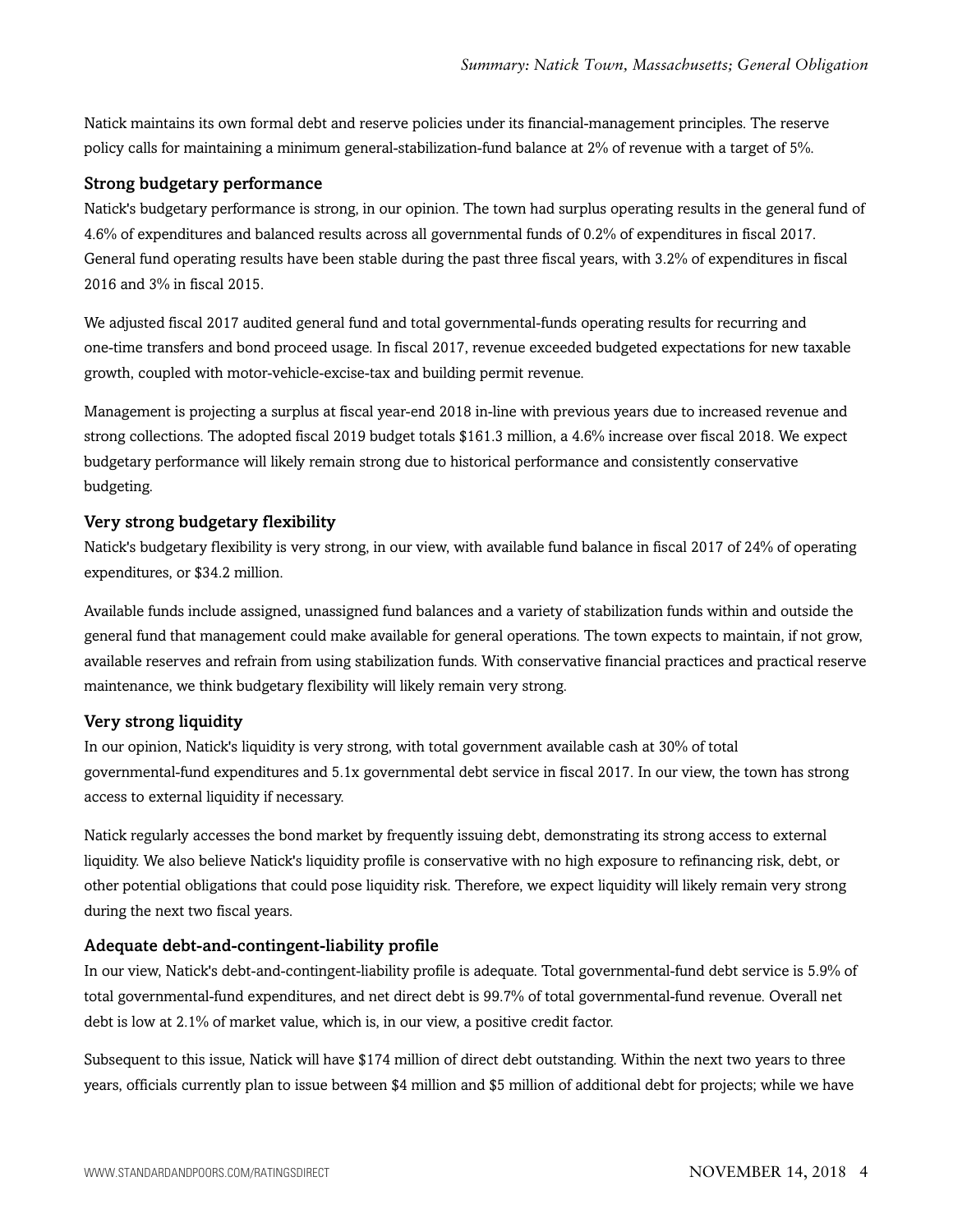incorporated this into our view of the debt profile, we do not expect it to have a material effect on overall debt.

In our opinion, Natick's large pension and OPEB obligation is a credit weakness. Natick's combined required pension and actual OPEB contribution totaled 8.1% of total governmental-fund expenditures in fiscal 2017: 5.1% for required contributions to pension obligations and 3% for OPEB payments. The town made its full annual required pension contribution in fiscal 2017. The largest pension plan's funded ratio is 59.6%.

Natick contributes to Natick Contributory Retirement System, a cost-sharing, multiemployer, defined-benefit pension plan. Using updated reporting standards in accordance with Governmental Accounting Standards Board Statement Nos. 67 and 68, the town's proportionate share of the net pension liability was about \$86.5 million with 59.6% funding in fiscal 2017 based on an assumed rate of return of 7.375%. Due to the low funded ratio, we think contributions will likely continue to increase during the next few fiscal years.

Natick also provides OPEB to retirees. At July 1, 2016, the most recent actuarial valuation, management reported a \$168 million OPEB liability. Natick has traditionally funded OPEB through pay-as-you-go financing. It paid \$4.9 million, or 3% of expenditures, which was 36% of the annual required contribution, in fiscal 2017. The town established an OPEB trust fund in fiscal 2011 to finance this liability. As of fiscal 2017, the trust fund balance was \$3.26 million. Officials have appropriated \$441,723 for the trust fund in fiscal 2019.

#### Strong institutional framework

The institutional framework score for Massachusetts municipalities is strong.

### **Outlook**

The stable outlook reflects S&P Global Ratings' opinion Natick will likely maintain very strong reserves, supported by strong management practices. We believe Natick's participation in the broad and diverse Boston MSA lends additional rating stability. Therefore, we do not expect to change the rating within the outlook's two-year period.

However, we note rising pension costs related to weak funding of the pension plan could pressure the debt-and-contingent-liability profile. For now, however, budgetary performance and flexibility remain unaffected by those long-term liabilities due largely to very strong management and budgetary flexibility. If management were to draw down reserves to maintain balanced operations due to this pressure, we could lower the rating.

### Related Research

- S&P Public Finance Local GO Criteria: How We Adjust Data For Analytic Consistency, Sept. 12, 2013
- Incorporating GASB 67 And 68: Evaluating Pension/OPEB Obligations Under Standard & Poor's U.S. Local Government GO Criteria, Sept. 2, 2015
- 2018 Update Of Institutional Framework For U.S. Local Governments

Certain terms used in this report, particularly certain adjectives used to express our view on rating relevant factors,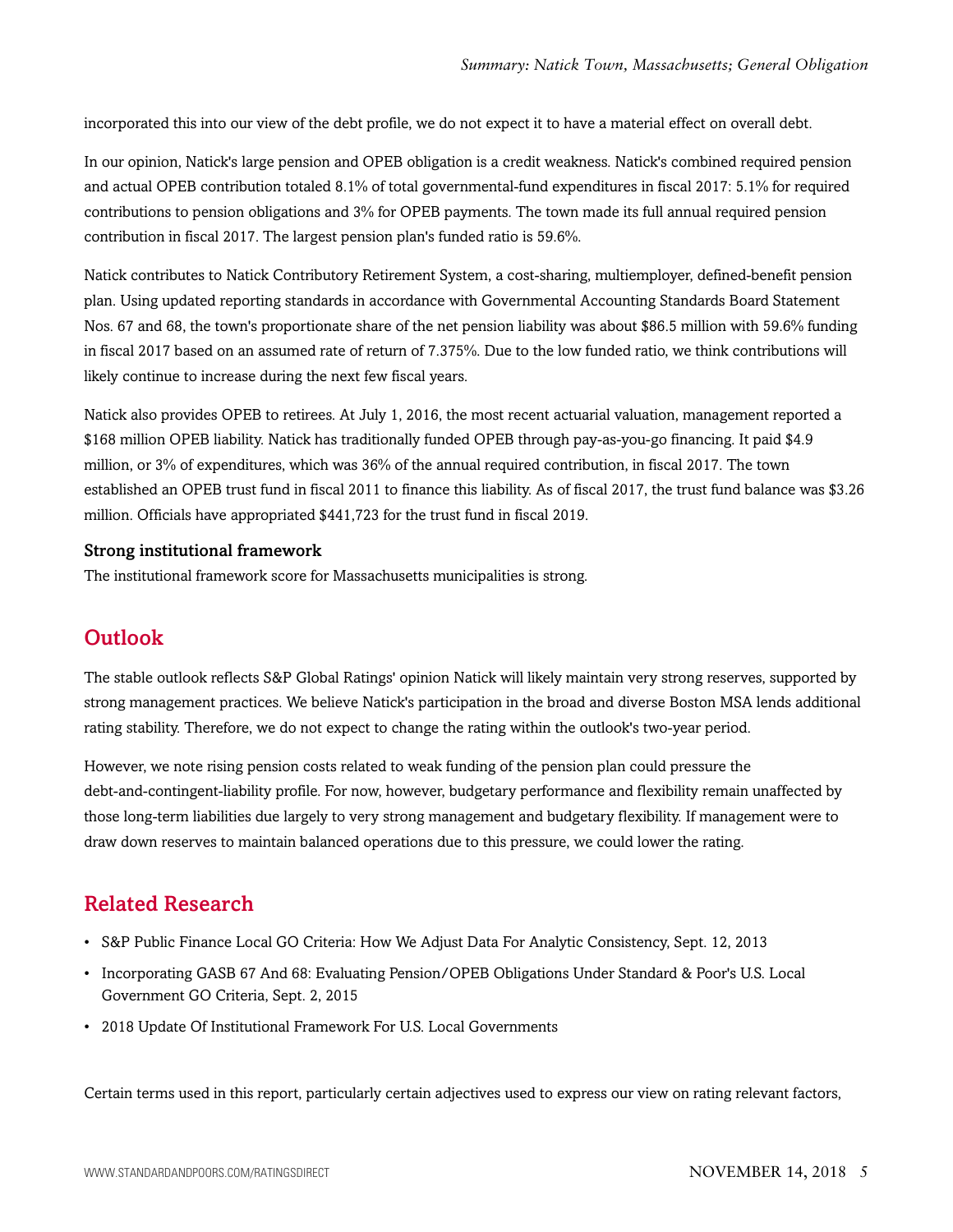have specific meanings ascribed to them in our criteria, and should therefore be read in conjunction with such criteria. Please see Ratings Criteria at www.standardandpoors.com for further information. Complete ratings information is available to subscribers of RatingsDirect at www.capitaliq.com. All ratings affected by this rating action can be found on S&P Global Ratings' public website at www.standardandpoors.com. Use the Ratings search box located in the left column.